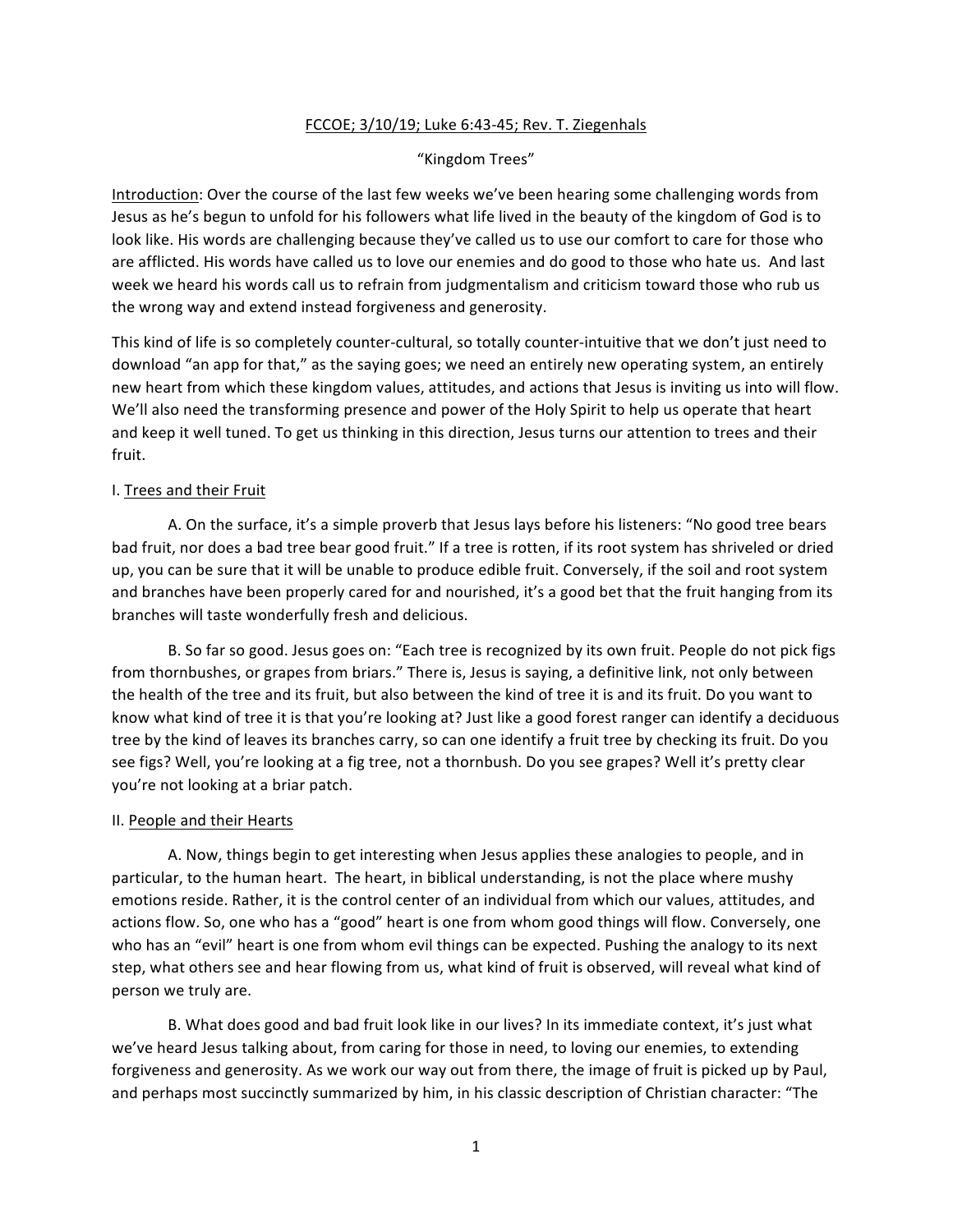fruit of the Spirit [the character of one whose heart is controlled and shaped by the Holy Spirit] is love, joy, peace, patience, kindness, goodness, faithfulness, gentleness and self-control." In that same section of his letter to the Galatians, Paul describes bad fruit to include sexual immorality, idolatry, witchcraft, jealousy, fits of rage, selfish ambition, envy and drunkenness, concluding that those who live like this will have no place in the kingdom of God (Gal. 5:13-26).

C. While good fruit includes both deeds and words, Jesus concludes by identifying the mouth, what we say, as a significant barometer of what resides in our heart: "For the mouth speaks what the heart is full of" (Lk. 6:45b). Do we listen to what we say? How are we speaking about others, especially those who are different than us? How do we talk about those from a different religion, a different race, a different country, a different gender, a different sexual orientation, a different political party, even a different church? What would someone who overheard us talking at a party think about what was in our heart, given what they were hearing us say? What kind of person would they identify us to be? What comes out of our mouth, Jesus says, can point us toward the heart work that must be done if the character of the kingdom of God is to be revealed through us.

## III. Developing a Kingdom Heart

A. How do we develop a kingdom heart, a heart from which the values, attitudes, and actions about which Jesus is talking, can flow? Jesus promises that when we turn to him in repentance and faith, he makes us new, including the gift of a new heart—a new operating system—as well as the presence and power of the Holy Spirit who helps us learn how to care for and use this new heart. Paul puts it this way to the Christians in Philippi, as he encourages them to explore and put into practice this gift:

... work out your salvation with fear and trembling, for it is God who works in you to will and to act in order to fulfill his good purpose. [Phil. 2:12-13]

Take this task seriously, Paul says ("with fear and trembling") and know that you're not doing it alone, but that the Holy Spirit comes alongside you as your personal spiritual trainer ("for it is God who works in you").

B. This season called Lent, as we join with Jesus on his journey toward the cross and resurrection, is actually a good time to think about this. What do we need to put to death so that new life can emerge? Consider the invitation into this season, as found in the Ash Wednesday liturgy in the Book of Common Prayer (p. 265): "I invite you, in the name of the Church, to the observance of a holy Lent, by self-examination and repentance; by prayer, fasting, and self-denial; and by reading and meditating on God's holy Word." This is heart work. These are practices through which we can make space for God's Spirit to show us how our new heart works, and for keeping it tuned up as we go.

C. Some of these practices are called "disciplines of abstinence." They're about giving things up, a common theme in Lent: "What are you giving up for Lent," we're sometimes asked. Typically, our response might be something we love, like chocolate, because we think we should at least try to give something up, and we hope we can gut it out until the Easter Egg hunt begins! But disciplines of abstinence are much more helpful to us if we can think of them as heart work, as helping us to face the hold that unhealthy patterns might have on us, to name the idols in our lives that consume our time and energy and use that time instead to allow God to show us what life could be like without them.